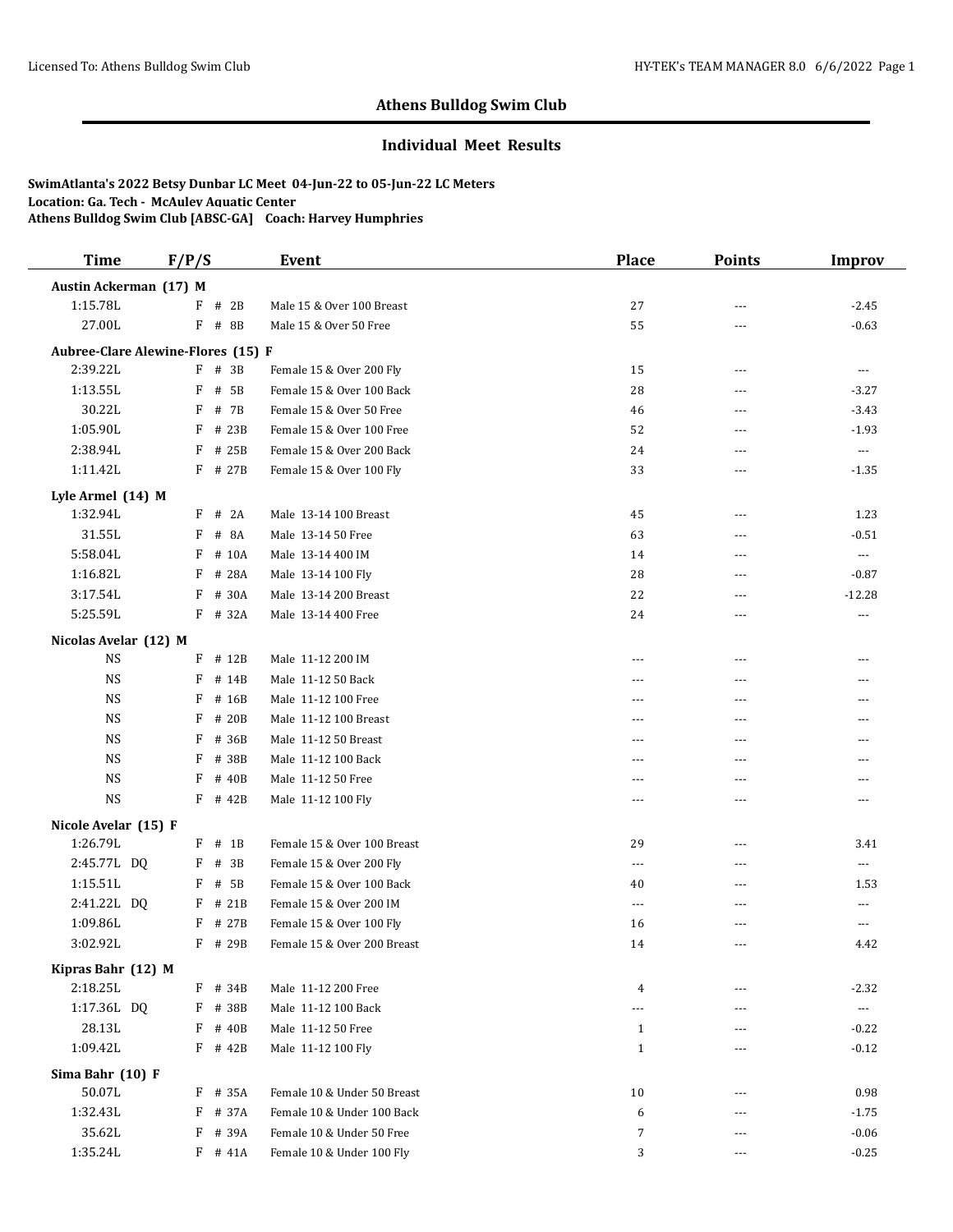#### **Individual Meet Results**

| <b>Time</b>              | F/P/S |           | Event                      | Place          | <b>Points</b>  | <b>Improv</b> |
|--------------------------|-------|-----------|----------------------------|----------------|----------------|---------------|
| Eli Bates (16) M         |       |           |                            |                |                |               |
| 2:23.99L                 | F     | # 4B      | Male 15 & Over 200 Fly     | 16             | ---            | ---           |
| 1:09.00L                 | F     | # 6B      | Male 15 & Over 100 Back    | 38             | ---            | $-5.01$       |
| 5:02.47L                 | F     | # 10B     | Male 15 & Over 400 IM      | 6              | $---$          | $-0.76$       |
| 2:19.71L                 | F     | # 22B     | Male 15 & Over 200 IM      | 11             | $- - -$        | $-8.62$       |
| 2:40.36L                 | F     | # 30B     | Male 15 & Over 200 Breast  | 5              | ---            | $-2.92$       |
| 4:28.55L                 | F     | # 32B     | Male 15 & Over 400 Free    | 11             | ---            | $-2.16$       |
| Martha Kyle Bates (14) F |       |           |                            |                |                |               |
| 1:34.38L                 | F     | $#$ 1A    | Female 13-14 100 Breast    | 30             | $\sim$ $\sim$  | 7.79          |
| 1:25.02L                 | F     | # 5A      | Female 13-14 100 Back      | 50             | $\sim$ $\sim$  | 3.10          |
| 6:04.23L                 | F     | # 9A      | Female 13-14 400 IM        | 12             | $\overline{a}$ | 16.34         |
| 1:13.12L                 | F     | # 23A     | Female 13-14 100 Free      | 59             | $- - -$        | $-2.52$       |
| 3:07.30L                 | F     | # 25A     | Female 13-14 200 Back      | 28             | $\overline{a}$ | 14.04         |
| 1:22.14L                 | F     | # 27A     | Female 13-14 100 Fly       | 22             | $---$          | 3.50          |
| 3:30.89L                 | F     | # 29A     | Female 13-14 200 Breast    | 26             | $---$          | 23.82         |
| Berklee Bonner (14) F    |       |           |                            |                |                |               |
| 1:27.30L                 | F     | $#$ 1A    | Female 13-14 100 Breast    | 11             | $---$          | $-3.26$       |
| 1:15.72L                 | F     | # 5A      | Female 13-14 100 Back      | $\overline{7}$ | ---            | $-1.14$       |
| 31.17L                   | F     | # 7A      | Female 13-14 50 Free       | 27             | ---            | $---$         |
| 2:52.07L                 | F     | # 21A     | Female 13-14 200 IM        | 20             | ---            | ---           |
| 1:09.08L                 | F     | # 23A     | Female 13-14 100 Free      | 32             | $---$          | ---           |
| 2:43.99L                 | F     | # 25A     | Female 13-14 200 Back      | 8              | $\overline{a}$ | ---           |
| 3:14.51L                 |       | F # 29A   | Female 13-14 200 Breast    | 13             | ---            | ---           |
| Hannah Rose Boyd (11) F  |       |           |                            |                |                |               |
| <b>NS</b>                |       | F # 13B   | Female 11-12 50 Back       | ---            | ---            | ---           |
| <b>NS</b>                | F     | # 15B     | Female 11-12 100 Free      | $---$          | $\overline{a}$ | ---           |
| <b>NS</b>                | F     | # 17B     | Female 11-12 50 Fly        | $- - -$        | ---            | ---           |
| <b>NS</b>                | F     | # 19B     | Female 11-12 100 Breast    | $\frac{1}{2}$  | $\sim$ $\sim$  | ---           |
| <b>NS</b>                | F     | # 35B     | Female 11-12 50 Breast     | $- - -$        | $\sim$ $\sim$  | ---           |
| $_{\rm NS}$              | F     | # 37B     | Female 11-12 100 Back      | $- - -$        | $- - -$        | $- - -$       |
| <b>NS</b>                |       | F # 39B   | Female 11-12 50 Free       | $---$          | $---$          | ---           |
| Micah Boyd (9) M         |       |           |                            |                |                |               |
| <b>NS</b>                | F     | # 14A     | Male 10 & Under 50 Back    | $---$          | $\overline{a}$ | $---$         |
| <b>NS</b>                | F     | # 16A     | Male 10 & Under 100 Free   |                |                |               |
| <b>NS</b>                | F     | # 18A     | Male 10 & Under 50 Fly     | ---            |                |               |
| <b>NS</b>                | F     | # 20A     | Male 10 & Under 100 Breast | ---            |                |               |
| Colin Boyle (12) M       |       |           |                            |                |                |               |
| 2:28.96L                 |       | F # 34B   | Male 11-12 200 Free        | 11             | $\overline{a}$ | ---           |
| 46.21L                   | F     | # 36B     | Male 11-12 50 Breast       | $30\,$         | ---            | $\cdots$      |
| 1:22.66L                 | F     | # 38B     | Male 11-12 100 Back        | 17             | ---            | $-0.02$       |
| 1:18.11L                 |       | $F$ # 42B | Male 11-12 100 Fly         | 10             | ---            | $-1.29$       |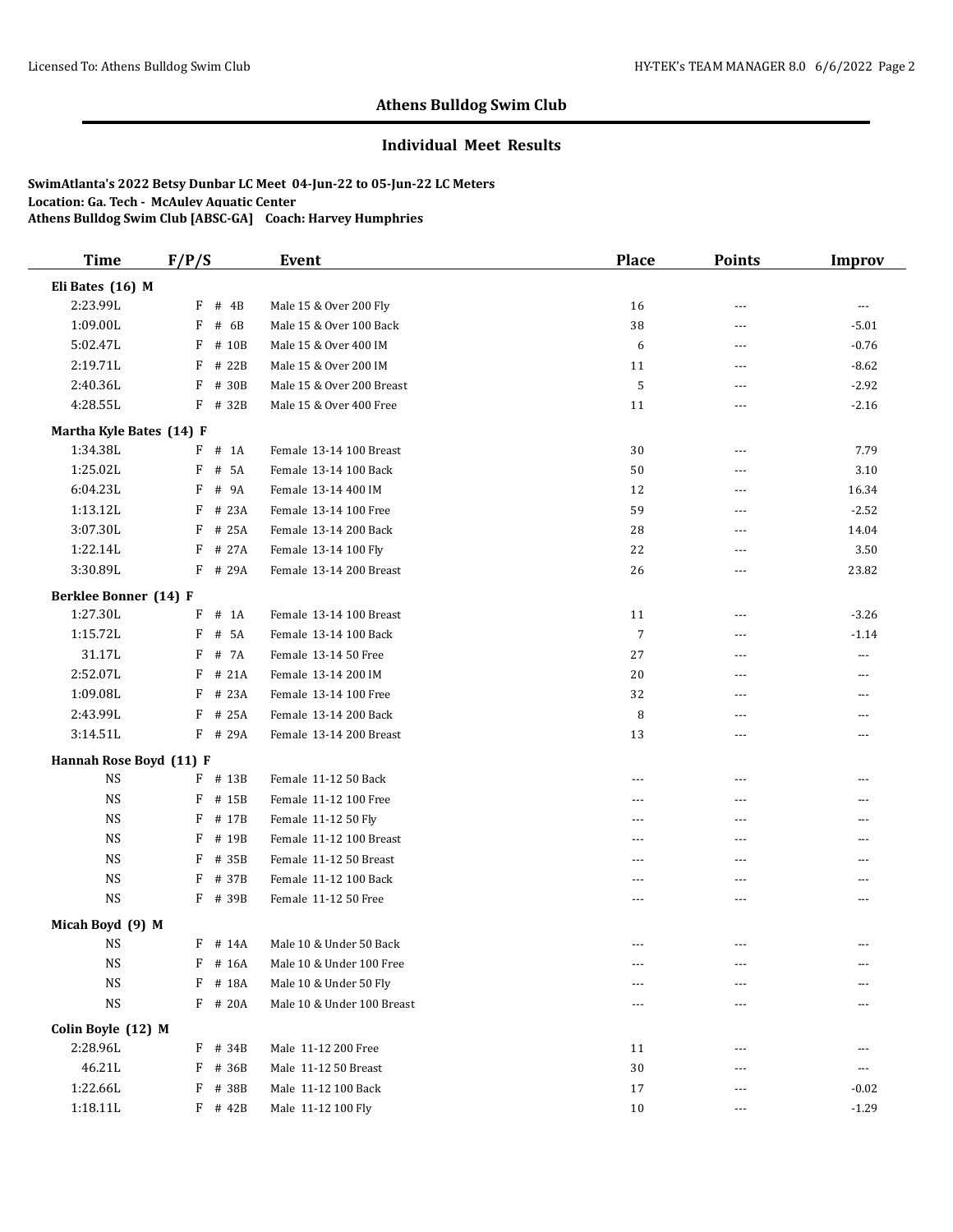### **Individual Meet Results**

| <b>Time</b>                       | F/P/S |           | <b>Event</b>                 | <b>Place</b>         | <b>Points</b>  | <b>Improv</b>                          |
|-----------------------------------|-------|-----------|------------------------------|----------------------|----------------|----------------------------------------|
| Nola Bramlett (11) F              |       |           |                              |                      |                |                                        |
| 3:06.82L                          | F     | # 33B     | Female 11-12 200 Free        | 57                   | ---            | ---                                    |
| 51.06L                            | F     | # 35B     | Female 11-12 50 Breast       | 55                   | ---            | $---$                                  |
| 1:35.85L                          | F     | # 37B     | Female 11-12 100 Back        | 39                   | $- - -$        | $-2.75$                                |
| 34.64L                            |       | F # 39B   | Female 11-12 50 Free         | 36                   | ---            | $-1.88$                                |
| Lucy Cochran (10) F               |       |           |                              |                      |                |                                        |
| <b>NS</b>                         | F     | # 33A     | Female 10 & Under 200 Free   | ---                  | ---            | $\overline{a}$                         |
| <b>NS</b>                         | F     | # 35A     | Female 10 & Under 50 Breast  | ---                  | ---            | ---                                    |
| <b>NS</b>                         |       | F # 37A   | Female 10 & Under 100 Back   | $- - -$              | ---            | ---                                    |
| <b>NS</b>                         |       | F # 39A   | Female 10 & Under 50 Free    | $---$                | ---            | $\cdots$                               |
| Savannah Cochran (13) F           |       |           |                              |                      |                |                                        |
| 1:38.22L                          |       | $F$ # 1A  | Female 13-14 100 Breast      | 46                   | ---            | 0.05                                   |
| 1:30.70L                          | F     | # 5A      | Female 13-14 100 Back        | 73                   | $- - -$        | 1.13                                   |
| 34.40L                            | F     | # 7A      | Female 13-14 50 Free         | 84                   | ---            | 0.13                                   |
| 1:16.06L                          | F     | # 23A     | Female 13-14 100 Free        | 69                   | ---            | $-1.45$                                |
| 1:38.47L                          | F     | # 27A     | Female 13-14 100 Fly         | 39                   | ---            | $-4.06$                                |
| 3:31.06L DQ                       |       | F # 29A   | Female 13-14 200 Breast      | $\cdots$             | ---            | $\scriptstyle\cdots\scriptstyle\cdots$ |
| Patrick Coverdill (11) M          |       |           |                              |                      |                |                                        |
| 2:51.16L                          |       | $F$ # 12B | Male 11-12 200 IM            | 11                   | ---            | 0.90                                   |
| 36.59L                            | F     | # 14B     | Male 11-12 50 Back           | 10                   | $\overline{a}$ | 0.39                                   |
| 1:10.44L                          | F     | # 16B     | Male 11-12 100 Free          | 21                   | ---            | $-1.09$                                |
| 36.14L                            | F     | # 18B     | Male 11-12 50 Fly            | 17                   | $\overline{a}$ | $\cdots$                               |
| 43.92L                            | F     | # 36B     | Male 11-12 50 Breast         | 18                   | ---            | $-0.90$                                |
| 1:17.64L                          | F     | # 38B     | Male 11-12 100 Back          | 6                    | ---            | 0.31                                   |
| 32.52L                            | F     | # 40B     | Male 11-12 50 Free           | 24                   | ---            | 0.30                                   |
| 1:18.84L                          |       | F # 42B   | Male 11-12 100 Fly           | 11                   | ---            | 0.11                                   |
| Sage Dennison (10) F              |       |           |                              |                      |                |                                        |
| 3:30.41L                          |       | $F$ # 11A | Female 10 & Under 200 IM     | 8                    | ---            | $---$                                  |
| 1:25.38L                          | F     | # 15A     | Female 10 & Under 100 Free   | 9                    | $\overline{a}$ | $\cdots$                               |
| 48.22L                            | F     | # 17A     | Female 10 & Under 50 Fly     | 10                   | ---            | $-0.75$                                |
| 1:47.80L                          | F     | # 19A     | Female 10 & Under 100 Breast | 6                    | $- - -$        | $-8.82$                                |
| Lane Dorman (9) F                 |       |           |                              |                      |                |                                        |
| 56.12L                            |       | $F$ # 35A | Female 10 & Under 50 Breast  | 22                   |                | 1.19                                   |
| 1:45.21L                          |       | $F$ # 37A | Female 10 & Under 100 Back   | 21                   | ---            | 2.45                                   |
| 43.66L                            |       | F # 39A   | Female 10 & Under 50 Free    | $27\,$               |                | 1.58                                   |
|                                   |       |           |                              |                      |                |                                        |
| Parker Fagrell (15) M<br>1:14.42L |       | $F$ # 2B  | Male 15 & Over 100 Breast    | 17                   |                | 0.39                                   |
| 1:06.01L                          | F     | # 6B      | Male 15 & Over 100 Back      | 21                   |                | 0.11                                   |
| 26.65L                            | F     | # 8B      | Male 15 & Over 50 Free       | 45                   |                | $-0.58$                                |
| 2:23.59L                          |       | $F$ # 22B | Male 15 & Over 200 IM        | 16                   |                | $-11.53$                               |
| <b>NS</b>                         |       | $F$ # 24B | Male 15 & Over 100 Free      | $\scriptstyle\cdots$ |                | $\cdots$                               |
| 2:25.46L                          |       | $F$ # 26B | Male 15 & Over 200 Back      | 13                   |                | $-3.01$                                |
|                                   |       |           |                              |                      |                |                                        |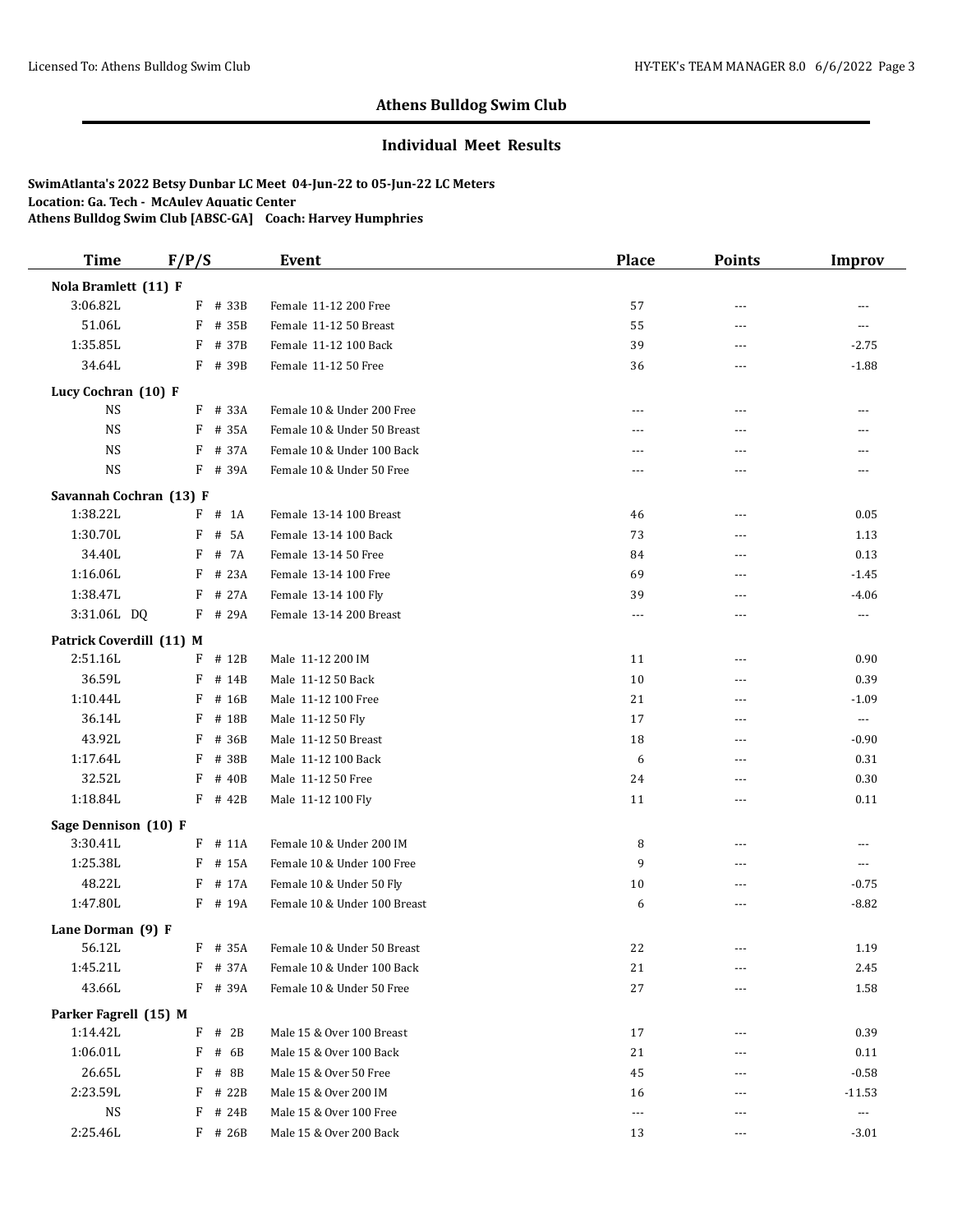#### **Individual Meet Results**

| <b>Time</b>                      | F/P/S                | Event                                           | <b>Place</b> | <b>Points</b>  | <b>Improv</b>        |
|----------------------------------|----------------------|-------------------------------------------------|--------------|----------------|----------------------|
| Charlotte Foggin (15) F          |                      |                                                 |              |                |                      |
| 2:47.62L                         | # 3B<br>F            | Female 15 & Over 200 Fly                        | 24           | ---            | $-3.11$              |
| 1:19.73L                         | F<br># 5B            | Female 15 & Over 100 Back                       | 69           | ---            | 2.30                 |
| 30.88L                           | # 7B<br>F            | Female 15 & Over 50 Free                        | 67           | $\overline{a}$ | 0.24                 |
| 1:05.46L                         | F # 23B              | Female 15 & Over 100 Free                       | 47           | ---            | $-1.04$              |
| 2:47.83L                         | $F$ # 25B            | Female 15 & Over 200 Back                       | 39           | ---            | $-7.24$              |
| 4:59.38L                         | F # 31B              | Female 15 & Over 400 Free                       | 33           | $\overline{a}$ | 2.31                 |
| Will Foggin (18) M               |                      |                                                 |              |                |                      |
| 1:18.41L                         | $F$ # 2B             | Male 15 & Over 100 Breast                       | 43           | ---            | 3.96                 |
| 1:07.39L                         | F<br># 6B            | Male 15 & Over 100 Back                         | 27           | ---            | 1.71                 |
| 28.10L                           | F<br># 8B            | Male 15 & Over 50 Free                          | 92           | ---            | 0.78                 |
| 2:20.23L                         | # 22B<br>F           | Male 15 & Over 200 IM                           | 12           | ---            | 4.16                 |
| 1:03.25L                         | F<br># 28B           | Male 15 & Over 100 Fly                          | 31           | $- - -$        | $-0.72$              |
| 4:28.58L                         | F<br># 32B           | Male 15 & Over 400 Free                         | 12           | ---            | 10.31                |
| <b>Brandon Hailey (18) M</b>     |                      |                                                 |              |                |                      |
| 1:15.69L                         | # 2B<br>F            | Male 15 & Over 100 Breast                       | 26           | ---            | $-2.19$              |
| 1:11.48L                         | F<br># 6B            | Male 15 & Over 100 Back                         | 49           | ---            | $\scriptstyle\cdots$ |
| 28.06L                           | # $8B$<br>F          | Male 15 & Over 50 Free                          | 89           | ---            | $-0.41$              |
| 2:28.26L                         | # 22B<br>F           | Male 15 & Over 200 IM                           | 30           | ---            | $-3.27$              |
| 1:05.79L                         | F<br># 28B           | Male 15 & Over 100 Fly                          | 54           | $- - -$        | $-2.11$              |
| 2:52.08L                         | F # 30B              | Male 15 & Over 200 Breast                       | 18           | ---            | $-4.85$              |
| Ansley Halbach (16) F            |                      |                                                 |              |                |                      |
| 1:03.69L                         | F # 23B              | Female 15 & Over 100 Free                       | 20           | ---            | $-0.73$              |
| 1:10.98L                         | F # 27B              | Female 15 & Over 100 Fly                        | $27\,$       | ---            | $-0.77$              |
| 4:52.57L                         | $F$ # 31B            | Female 15 & Over 400 Free                       | 15           | ---            | 10.95                |
| Crenshaw Halbach (14) M          |                      |                                                 |              |                |                      |
| 1:08.45L                         | F # 24A              | Male 13-14 100 Free                             | 44           | ---            | $-0.85$              |
| 2:53.79L                         | $F$ # 26A            | Male 13-14 200 Back                             | 17           | ---            | $-8.50$              |
| 1:18.34L                         | # 28A<br>F           | Male 13-14 100 Fly                              | 31           | $\overline{a}$ | 2.29                 |
| 5:14.85L                         | $F$ # 32A            | Male 13-14 400 Free                             | 20           | ---            | $-9.94$              |
|                                  |                      |                                                 |              |                |                      |
| Riley Harding (14) F<br>1:32.65L | $F$ # 1A             | Female 13-14 100 Breast                         | 24           | ---            | $-0.80$              |
| 1:23.12L                         | F # 5A               | Female 13-14 100 Back                           | 37           |                | 0.59                 |
| 31.43L                           | F # 7A               | Female 13-14 50 Free                            | 32           |                |                      |
| 6:14.40L                         | F # 9A               | Female 13-14 400 IM                             | 14           | ---            | 0.05<br>11.34        |
|                                  |                      | Female 13-14 100 Free                           | 34           |                |                      |
| 1:09.69L                         | F # 23A              |                                                 |              | ---            | 0.94                 |
| 3:04.33L                         | $F$ # 25A<br>F # 27A | Female 13-14 200 Back                           | 25           |                | 11.47                |
| 1:25.18L                         |                      | Female 13-14 100 Fly<br>Female 13-14 200 Breast | 26<br>19     |                | 5.30                 |
| 3:19.76L                         | F # 29A              |                                                 |              | ---            | 2.47                 |
| Cash Havick (15) M               |                      |                                                 |              |                |                      |
| 1:27.97L                         | $F$ # 2B             | Male 15 & Over 100 Breast                       | 87           |                | 0.89                 |
| 1:34.62L                         | $F$ # 6B             | Male 15 & Over 100 Back                         | 96           |                | 3.03                 |
| 29.36L                           | $F$ # 8B             | Male 15 & Over 50 Free                          | 120          | ---            | $-0.08$              |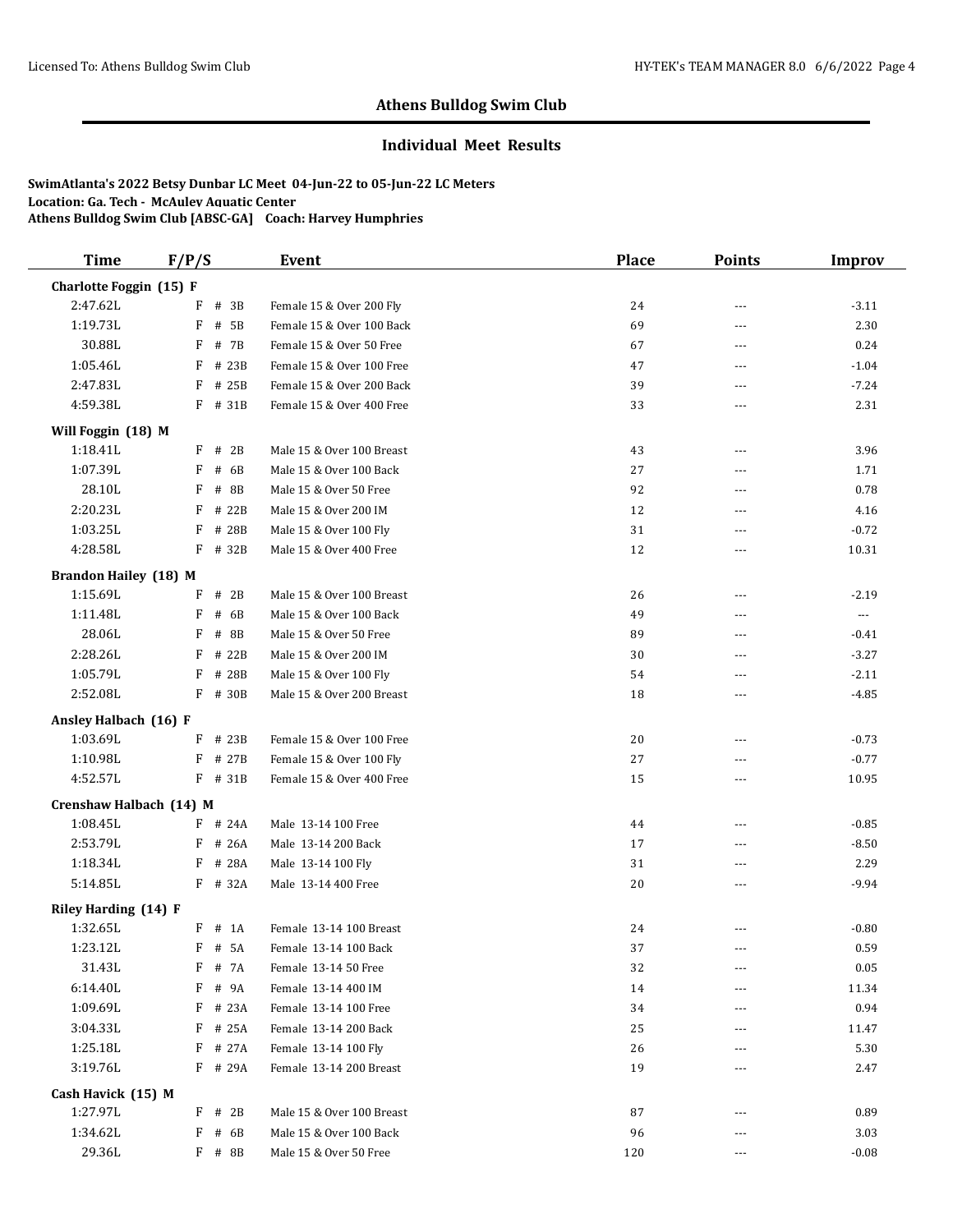#### **Individual Meet Results**

| <b>Time</b>                     | F/P/S        |                | Event                     | <b>Place</b> | <b>Points</b>  | Improv                           |
|---------------------------------|--------------|----------------|---------------------------|--------------|----------------|----------------------------------|
| Will Hines (17) M               |              |                |                           |              |                |                                  |
| 2:20.07L                        | F            | # 4B           | Male 15 & Over 200 Fly    | 10           | $\overline{a}$ | 6.05                             |
| 1:11.05L                        | F            | # 6B           | Male 15 & Over 100 Back   | 46           | ---            | 7.09                             |
| <b>NS</b>                       | F            | # 8B           | Male 15 & Over 50 Free    | $\sim$       | $-$ --         | ---                              |
| <b>NS</b>                       | F            | # 24B          | Male 15 & Over 100 Free   | $\sim$       | $\overline{a}$ | ---                              |
| <b>NS</b>                       | F            | # 26B          | Male 15 & Over 200 Back   | $---$        | $\overline{a}$ | ---                              |
| <b>NS</b>                       | F            | # 28B          | Male 15 & Over 100 Fly    | $---$        | $\overline{a}$ | $---$                            |
| Garrett Johnson (16) M          |              |                |                           |              |                |                                  |
| 1:21.91L                        | F            | # 2B           | Male 15 & Over 100 Breast | 63           | $-$            | $-2.89$                          |
| 1:09.67L                        | F            | # 6B           | Male 15 & Over 100 Back   | 41           | $-$            | 1.32                             |
| 26.73L                          |              | F # 8B         | Male 15 & Over 50 Free    | 47           | $\overline{a}$ | $-0.18$                          |
| Gavin Jones (18) M              |              |                |                           |              |                |                                  |
| 55.14L                          | F            | # 24B          | Male 15 & Over 100 Free   | 6            | $\overline{a}$ | 1.87                             |
| 1:01.35L                        | F            | # 28B          | Male 15 & Over 100 Fly    | 18           | $\overline{a}$ | $-3.51$                          |
| 2:42.28L                        |              | F # 30B        | Male 15 & Over 200 Breast | 8            | $ -$           | $-9.26$                          |
|                                 |              |                |                           |              |                |                                  |
| Kevin Joy (12) M<br>42.08L      | F            | # 14B          | Male 11-12 50 Back        | 40           | $\overline{a}$ | $-0.02$                          |
| 1:29.59L                        | F            | # 16B          | Male 11-12 100 Free       | 60           | ---            | 3.56                             |
| 52.03L                          | F            | # 18B          | Male 11-12 50 Fly         | 51           | $\overline{a}$ | $\overline{\phantom{a}}$         |
| 1:48.49L                        |              | F # 20B        | Male 11-12 100 Breast     | 38           | $\overline{a}$ | 2.23                             |
|                                 |              |                |                           |              |                |                                  |
| Shaan Kannan (14) M<br>1:28.86L | F            | # 2A           | Male 13-14 100 Breast     | 34           | $-$            | $-2.00$                          |
| 2:51.74L                        | F            | # 4A           | Male 13-14 200 Fly        | 19           | ---            | $-3.90$                          |
| 1:26.64L                        | F            | # 6A           | Male 13-14 100 Back       | 50           | $\overline{a}$ | 0.73                             |
| 31.33L                          | F            | # 8A           | Male 13-14 50 Free        | 59           | $-$            | $\rm 0.81$                       |
| 1:07.20L                        | F            | # 24A          | Male 13-14 100 Free       | 34           | $\overline{a}$ | $-0.42$                          |
| 1:20.16L                        | F            | # 28A          | Male 13-14 100 Fly        | 36           | $\overline{a}$ | $-2.17$                          |
| 5:09.96L                        |              | $F$ # 32A      | Male 13-14 400 Free       | 18           | ---            | $-3.38$                          |
|                                 |              |                |                           |              |                |                                  |
| Nakul Karumbaiah (13) M         |              |                |                           |              |                |                                  |
| 1:27.05L                        | $\mathbf{F}$ | $F$ # 2A       | Male 13-14 100 Breast     | 28           | ---            | $-4.60$                          |
| 1:21.66L                        |              | # 6A           | Male 13-14 100 Back       | 40           | $-$            | 0.68                             |
| 30.54L<br>6:36.37L              | F<br>F       | # 8A           | Male 13-14 50 Free        | 47           | $-$            | 0.13                             |
| 3:00.19L                        | F            | # 10A<br># 22A | Male 13-14 400 IM         | 22<br>34     | $\overline{a}$ | ---                              |
| 1:07.46L                        | F            | # 24A          | Male 13-14 200 IM         | 38           | ---            | $-10.10$                         |
|                                 |              |                | Male 13-14 100 Free       |              | ---            | 1.23<br>$\overline{\phantom{a}}$ |
| 1:30.39L                        | F            | # 28A          | Male 13-14 100 Fly        | 44           | $- - -$        |                                  |
| 3:17.72L                        |              | F # 30A        | Male 13-14 200 Breast     | 23           | $-$            | $-0.63$                          |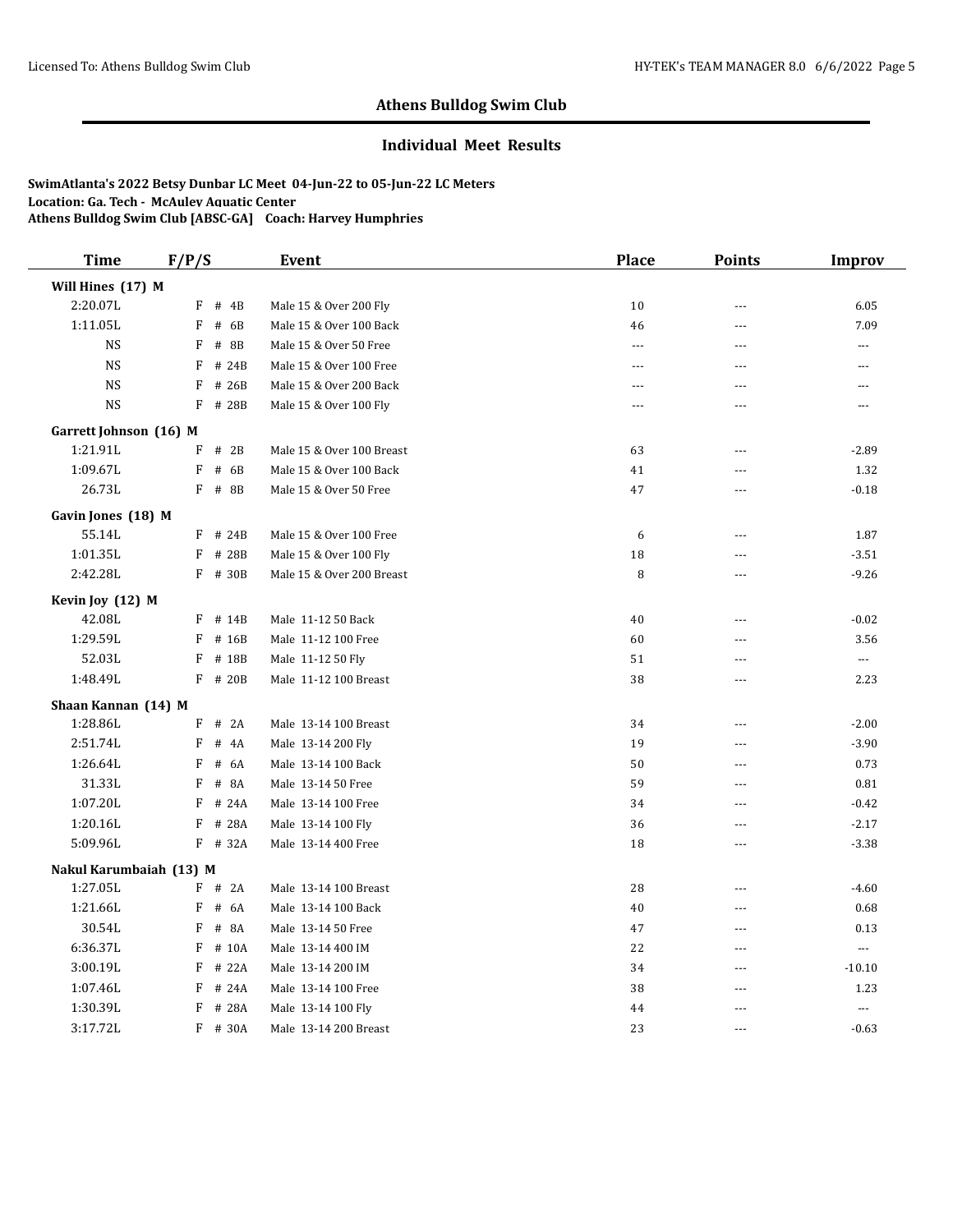#### **Individual Meet Results**

| <b>Time</b>                   | F/P/S |         | <b>Event</b>               | <b>Place</b> | <b>Points</b>  | <b>Improv</b>            |
|-------------------------------|-------|---------|----------------------------|--------------|----------------|--------------------------|
| Vidur Karumbaiah (11) M       |       |         |                            |              |                |                          |
| 2:47.33L                      |       | F # 12B | Male 11-12 200 IM          | 10           | $\overline{a}$ | $-2.57$                  |
| 37.47L                        | F     | # 14B   | Male 11-12 50 Back         | 14           | ---            | $-1.76$                  |
| 33.27L                        | F     | # 18B   | Male 11-12 50 Fly          | 4            | $- - -$        | $-1.04$                  |
| 1:24.75L                      | F     | # 20B   | Male 11-12 100 Breast      | 3            | ---            | 0.08                     |
| 2:31.36L                      | F     | # 34B   | Male 11-12 200 Free        | 14           | $---$          | $-20.70$                 |
| 38.06L                        | F     | # 36B   | Male 11-12 50 Breast       | 2            | $---$          | $-3.47$                  |
| 1:19.67L                      | F     | # 38B   | Male 11-12 100 Back        | 12           | ---            | $-7.70$                  |
| 30.81L                        | F     | # 40B   | Male 11-12 50 Free         | 13           | ---            | $-2.47$                  |
| <b>Garrett Kennedy (17) M</b> |       |         |                            |              |                |                          |
| 1:16.62L                      | F     | # 2B    | Male 15 & Over 100 Breast  | 34           | $\overline{a}$ | $-0.23$                  |
| 1:01.17L                      | F     | # 6B    | Male 15 & Over 100 Back    | 5            | ---            | $-0.46$                  |
| 26.08L                        | F     | # 8B    | Male 15 & Over 50 Free     | 26           | $\overline{a}$ | $-0.40$                  |
| 2:17.52L                      | F     | # 22B   | Male 15 & Over 200 IM      | 6            | ---            | $-0.90$                  |
| 55.68L                        | F     | # 24B   | Male 15 & Over 100 Free    | 11           | $- - -$        | $-1.44$                  |
| 2:13.09L                      | F     | # 26B   | Male 15 & Over 200 Back    | 3            | $\overline{a}$ | 0.33                     |
| Ethan King (9) M              |       |         |                            |              |                |                          |
| 52.13L                        | F     | # 14A   | Male 10 & Under 50 Back    | 33           | ---            | $-4.28$                  |
| 2:00.12L                      | F     | # 16A   | Male 10 & Under 100 Free   | 47           | $- - -$        | $-13.86$                 |
| 1:04.30L                      | F     | # 18A   | Male 10 & Under 50 Fly     | 31           | $- - -$        | $---$                    |
| 2:31.14L                      | F     | # 20A   | Male 10 & Under 100 Breast | 26           | ---            | $\overline{\phantom{a}}$ |
| 1:07.58L                      | F     | # 36A   | Male 10 & Under 50 Breast  | 38           | $---$          | $-4.04$                  |
| 1:57.12L DQ                   | F     | # 38A   | Male 10 & Under 100 Back   | $---$        | ---            | $\cdots$                 |
| 51.69L                        |       | F # 40A | Male 10 & Under 50 Free    | 51           | ---            | 0.74                     |
| River Kirkley (15) M          |       |         |                            |              |                |                          |
| 1:20.65L                      | F     | # 2B    | Male 15 & Over 100 Breast  | 56           | ---            | $-3.42$                  |
| 1:19.07L                      | F     | # 6B    | Male 15 & Over 100 Back    | 84           | ---            | $-3.49$                  |
| 28.44L                        | F     | # 8B    | Male 15 & Over 50 Free     | 104          | ---            | 0.35                     |
| 1:07.81L                      | F     | # 24B   | Male 15 & Over 100 Free    | 109          | $- - -$        | 2.90                     |
| 1:18.26L                      | F     | # 28B   | Male 15 & Over 100 Fly     | 101          | $---$          | 1.16                     |
| 3:22.54L                      | F     | # 30B   | Male 15 & Over 200 Breast  | 40           | ---            | 10.27                    |
| Christopher Koch (13) M       |       |         |                            |              |                |                          |
| 1:18.37L                      |       | F # 2A  | Male 13-14 100 Breast      | 3            | $- - -$        | 1.17                     |
| 2:51.33L                      | F     | # $4A$  | Male 13-14 200 Fly         | 18           |                | $-12.80$                 |
| 1:16.06L                      | F     | # 6A    | Male 13-14 100 Back        | 20           |                | $-1.48$                  |
| 28.75L                        |       | F # 8A  | Male 13-14 50 Free         | 19           |                | $-0.22$                  |
| 2:31.78L                      | F     | # 22A   | Male 13-14 200 IM          | 4            |                | 1.96                     |
| 1:02.36L                      | F     | # 24A   | Male 13-14 100 Free        | 14           | ---            | $-1.26$                  |
| 1:12.34L                      | F     | # 28A   | Male 13-14 100 Fly         | 14           | ---            | $-2.98$                  |
| 2:52.11L                      |       | F # 30A | Male 13-14 200 Breast      | 5            | ---            | 1.77                     |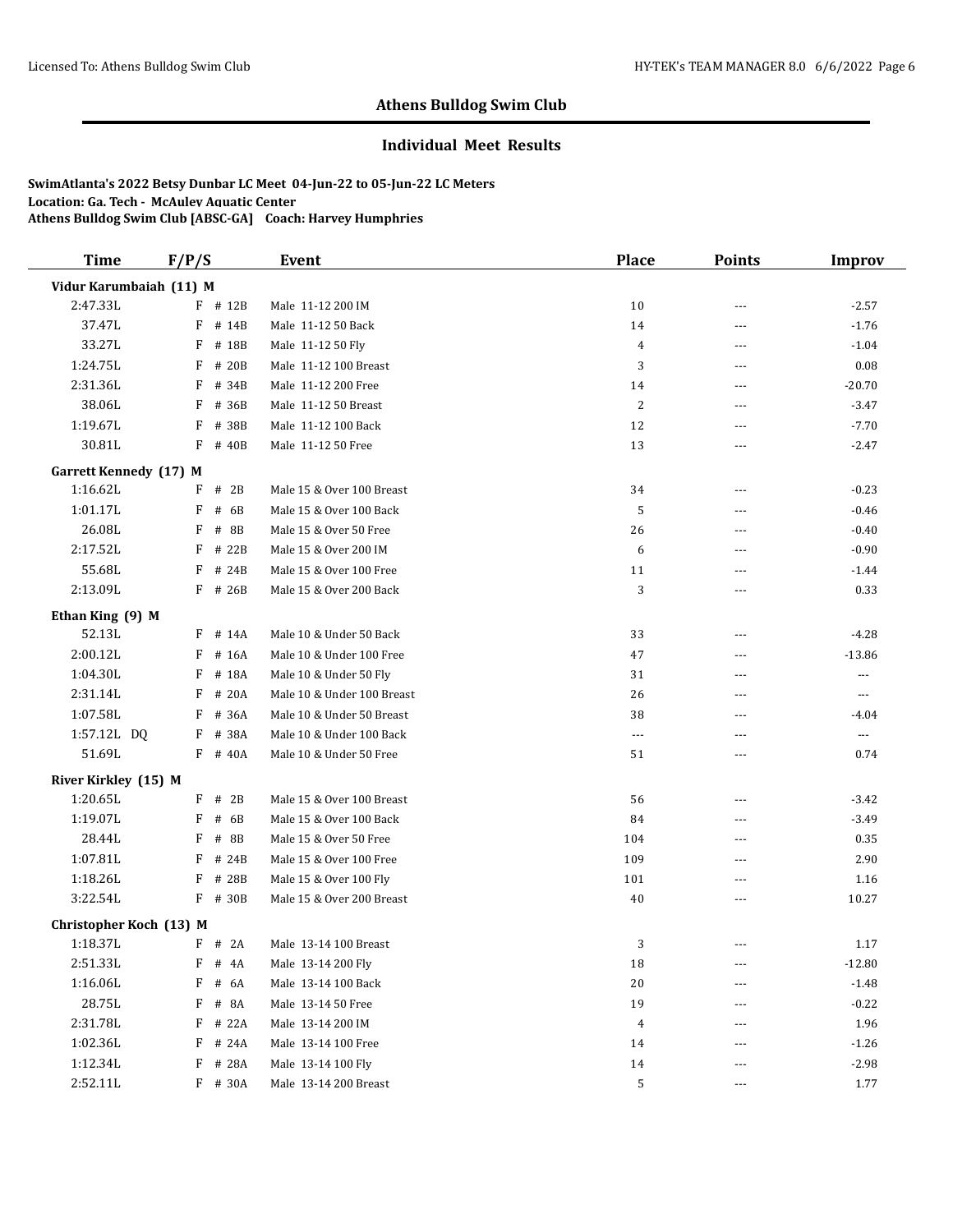#### **Individual Meet Results**

| <b>Time</b>             | F/P/S       | Event                        | <b>Place</b>         | <b>Points</b>  | <b>Improv</b>            |
|-------------------------|-------------|------------------------------|----------------------|----------------|--------------------------|
| Jacob Li (9) M          |             |                              |                      |                |                          |
| 3:55.78L                | $F$ # 34A   | Male 10 & Under 200 Free     | 30                   | $---$          | ---                      |
| 56.71L                  | F<br># 36A  | Male 10 & Under 50 Breast    | 21                   | $\sim$ $\sim$  | 2.51                     |
| 2:09.80L                | F<br># 38A  | Male 10 & Under 100 Back     | 30                   | $\sim$ $\sim$  | $\ldots$                 |
| 44.39L                  | F<br># 40A  | Male 10 & Under 50 Free      | 34                   | $\sim$ $\sim$  | 0.97                     |
| Lucy Malutinok (10) F   |             |                              |                      |                |                          |
| 51.59L                  | # 13A<br>F  | Female 10 & Under 50 Back    | 27                   | $- - -$        | $-3.81$                  |
| 1:45.67L                | # 15A<br>F  | Female 10 & Under 100 Free   | 43                   | $\sim$ $\sim$  | $\overline{a}$           |
| 59.85L                  | F<br># 17A  | Female 10 & Under 50 Fly     | 29                   | ---            | ---                      |
| 2:14.18L                | F # 19A     | Female 10 & Under 100 Breast | 27                   | $- - -$        | $---$                    |
| Athena Matthews (8) F   |             |                              |                      |                |                          |
| 1:02.71L                | F<br># 13A  | Female 10 & Under 50 Back    | 55                   | $---$          | $-0.17$                  |
| 1:54.46L                | F<br># 15A  | Female 10 & Under 100 Free   | 49                   | $\overline{a}$ | ---                      |
| 1:03.05L                | F<br># 17A  | Female 10 & Under 50 Fly     | 35                   | $\overline{a}$ | $-1.68$                  |
| 1:07.89L                | F<br># 35A  | Female 10 & Under 50 Breast  | 41                   | ---            | $---$                    |
| 2:14.27L                | F<br># 37A  | Female 10 & Under 100 Back   | 46                   | ---            | $\overline{\phantom{a}}$ |
| 49.49L                  | F<br># 39A  | Female 10 & Under 50 Free    | 41                   | $\sim$ $\sim$  | -4.58                    |
| Aly McCullough (8) F    |             |                              |                      |                |                          |
| 1:01.12L                | F # 13A     | Female 10 & Under 50 Back    | 51                   | $\sim$ $\sim$  | 4.97                     |
| 1:57.15L                | F<br># 15A  | Female 10 & Under 100 Free   | 51                   | $\sim$ $\sim$  | $-50.95$                 |
| 1:02.58L                | F<br># 17A  | Female 10 & Under 50 Fly     | 33                   | $\overline{a}$ | 1.06                     |
| 2:44.31L                | F<br># 19A  | Female 10 & Under 100 Breast | 41                   | $---$          | ---                      |
| Nolan McCullough (10) M |             |                              |                      |                |                          |
| 4:10.03L DQ             | $F$ # 12A   | Male 10 & Under 200 IM       | $\cdots$             | $- - -$        | $\overline{a}$           |
| 1:37.72L                | F<br># 16A  | Male 10 & Under 100 Free     | 28                   | ---            | $-23.21$                 |
| 1:04.11L                | # 18A<br>F  | Male 10 & Under 50 Fly       | 30                   | $- - -$        | $\overline{a}$           |
| 2:09.25L                | F<br># 20A  | Male 10 & Under 100 Breast   | 19                   | ---            | ---                      |
| Sam McCullough (13) F   |             |                              |                      |                |                          |
| 1:50.33L                | $#$ 1A<br>F | Female 13-14 100 Breast      | 76                   | $---$          | $-3.68$                  |
| 1:28.37L                | # 5A<br>F   | Female 13-14 100 Back        | 64                   | ---            | 4.60                     |
| 33.04L                  | # 7A<br>F   | Female 13-14 50 Free         | 62                   | ---            | $-5.07$                  |
| 6:44.95L                | F<br># 9A   | Female 13-14 400 IM          | 18                   | $---$          | $\cdots$                 |
| 3:15.27L                | $F$ # 21A   | Female 13-14 200 IM          | 38                   |                | 6.43                     |
| 1:16.75L                | $F$ # 23A   | Female 13-14 100 Free        | 70                   | $---$          | 3.99                     |
| 3:10.52L                | $F$ # 25A   | Female 13-14 200 Back        | 29                   |                | 2.13                     |
| 1:28.59L                | F # 27A     | Female 13-14 100 Fly         | 31                   | ---            | 0.85                     |
| Jillian Mundy (10) F    |             |                              |                      |                |                          |
| 3:25.94L                | F # 33A     | Female 10 & Under 200 Free   | 16                   | ---            | $-6.52$                  |
| 51.10L                  | F # 35A     | Female 10 & Under 50 Breast  | 11                   |                | 0.61                     |
| 1:49.33L DQ             | # 37A<br>F  | Female 10 & Under 100 Back   | $\scriptstyle\cdots$ | ---            | $\scriptstyle \cdots$    |
| 38.53L                  | F # 39A     | Female 10 & Under 50 Free    | 15                   | $\cdots$       | $-2.13$                  |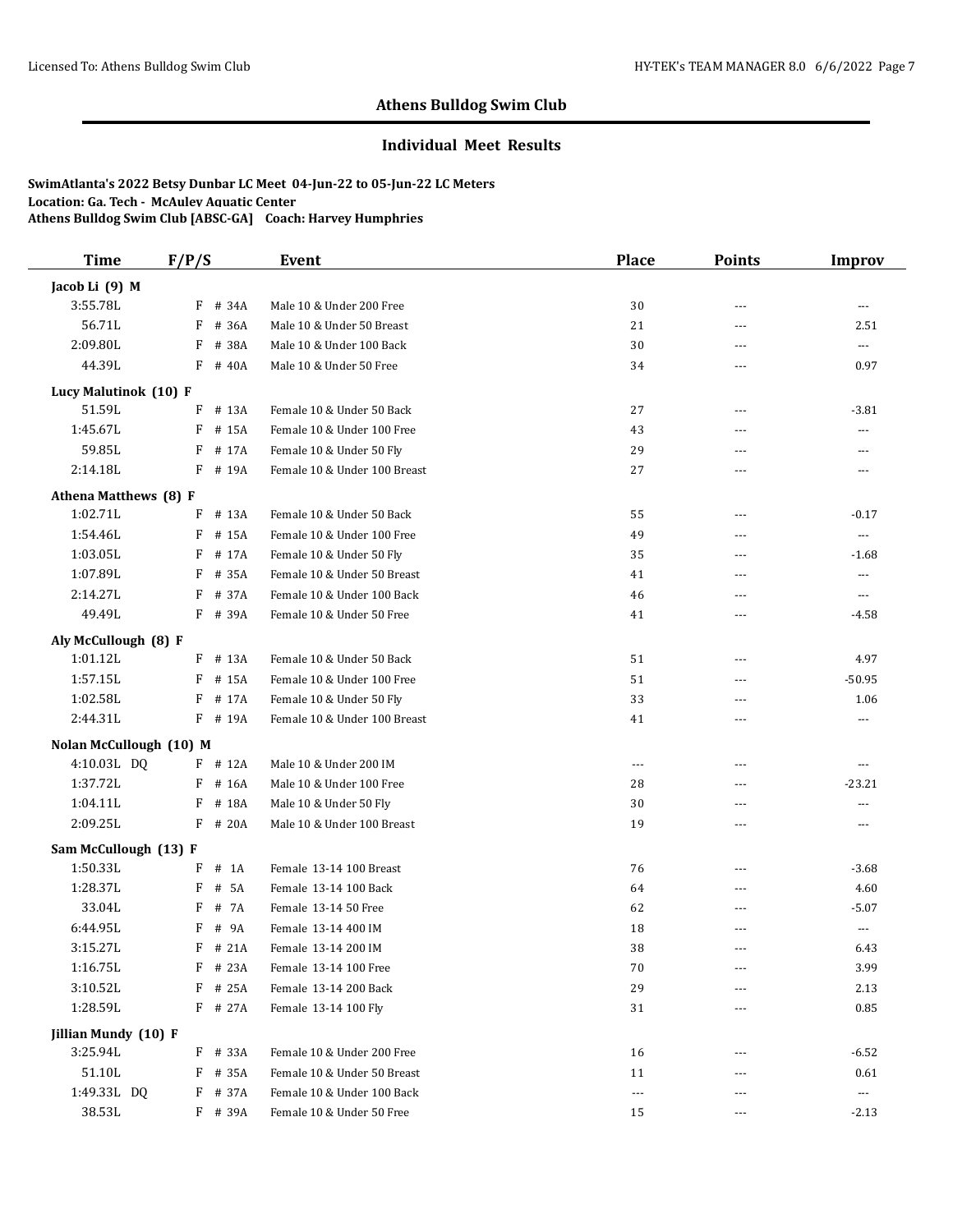### **Individual Meet Results**

| <b>Time</b>                   | F/P/S |           | Event                        | <b>Place</b>   | <b>Points</b>  | <b>Improv</b>            |
|-------------------------------|-------|-----------|------------------------------|----------------|----------------|--------------------------|
| <b>Ansley Nunnally (14) F</b> |       |           |                              |                |                |                          |
| 1:32.31L                      | F     | $#$ 1A    | Female 13-14 100 Breast      | 23             | ---            | 1.66                     |
| 2:46.10L DQ                   | F     | # 3A      | Female 13-14 200 Fly         | $\cdots$       | ---            | ---                      |
| 1:20.43L                      | F     | # 5A      | Female 13-14 100 Back        | 20             | $\overline{a}$ | 5.99                     |
| 30.57L                        | F     | # 7A      | Female 13-14 50 Free         | 18             | $\overline{a}$ | 0.56                     |
| 2:46.90L                      | F     | # 21A     | Female 13-14 200 IM          | 10             | $\overline{a}$ | $-3.08$                  |
| 1:06.41L                      | F     | # 23A     | Female 13-14 100 Free        | 17             | $- - -$        | 1.57                     |
| 1:13.59L                      |       | F # 27A   | Female 13-14 100 Fly         | $\overline{4}$ | $---$          | 3.44                     |
| 5:12.40L                      |       | F # 31A   | Female 13-14 400 Free        | 26             | $\sim$ $\sim$  | 1.76                     |
| Lindy Phillips (8) F          |       |           |                              |                |                |                          |
| 4:40.80L                      | F     | # 11A     | Female 10 & Under 200 IM     | 21             | $\sim$ $\sim$  | $-43.92$                 |
| 1:01.32L                      | F     | # 13A     | Female 10 & Under 50 Back    | 53             | $---$          | $-4.25$                  |
| 1:08.39L                      | F     | # 17A     | Female 10 & Under 50 Fly     | 41             | $---$          | $-10.56$                 |
| 2:33.88L                      | F     | # 19A     | Female 10 & Under 100 Breast | 40             | $\overline{a}$ | 5.33                     |
| 1:07.33L                      | F     | # 35A     | Female 10 & Under 50 Breast  | 39             | $\sim$ $\sim$  | 0.15                     |
| 2:16.57L DQ                   | F     | # 37A     | Female 10 & Under 100 Back   | $\overline{a}$ | $\sim$ $\sim$  | $\cdots$                 |
| 55.96L                        |       | F # 39A   | Female 10 & Under 50 Free    | 54             | $\sim$ $\sim$  | 2.27                     |
| Luke Phillips (14) M          |       |           |                              |                |                |                          |
| 1:20.82L                      |       | $F$ # 2A  | Male 13-14 100 Breast        | $\overline{7}$ | $---$          | $-4.61$                  |
| 2:40.57L                      | F     | # 4A      | Male 13-14 200 Fly           | 11             | $---$          | 3.85                     |
| 1:11.77L                      | F     | # 6A      | Male 13-14 100 Back          | 13             | $\overline{a}$ | $-1.10$                  |
| 28.82L                        | F     | # 8A      | Male 13-14 50 Free           | 21             | $---$          | $-0.35$                  |
| 1:00.98L                      | F     | # 24A     | Male 13-14 100 Free          | 11             | $- - -$        | $-2.60$                  |
| 2:34.45L                      | F     | # 26A     | Male 13-14 200 Back          | $\sqrt{ }$     | $- - -$        | $-1.76$                  |
| 1:08.01L                      | F     | # 28A     | Male 13-14 100 Fly           | $\sqrt{ }$     | ---            | $-3.29$                  |
| 3:00.23L                      |       | F # 30A   | Male 13-14 200 Breast        | 10             | ---            | $-10.88$                 |
| Brody Putman (11) M           |       |           |                              |                |                |                          |
| 40.69L                        |       | $F$ # 14B | Male 11-12 50 Back           | 30             | $---$          | $-1.40$                  |
| 1:16.42L                      | F     | # 16B     | Male 11-12 100 Free          | 40             | $---$          | $-4.95$                  |
| 39.17L                        | F     | # 18B     | Male 11-12 50 Fly            | 30             | $---$          | $\cdots$                 |
| 1:50.93L                      | F     | # 20B     | Male 11-12 100 Breast        | 41             | $- - -$        | $-0.64$                  |
| 2:58.42L                      | F     | # 34B     | Male 11-12 200 Free          | 43             | $---$          | $\overline{\phantom{a}}$ |
| 49.87L                        | F     | # 36B     | Male 11-12 50 Breast         | 40             | ---            | $\cdots$                 |
| 1:31.86L                      | F     | # 38B     | Male 11-12 100 Back          | 36             | ---            | 0.12                     |
| 33.49L                        |       | $F$ # 40B | Male 11-12 50 Free           | 29             | $\overline{a}$ | $-0.59$                  |
|                               |       |           |                              |                |                |                          |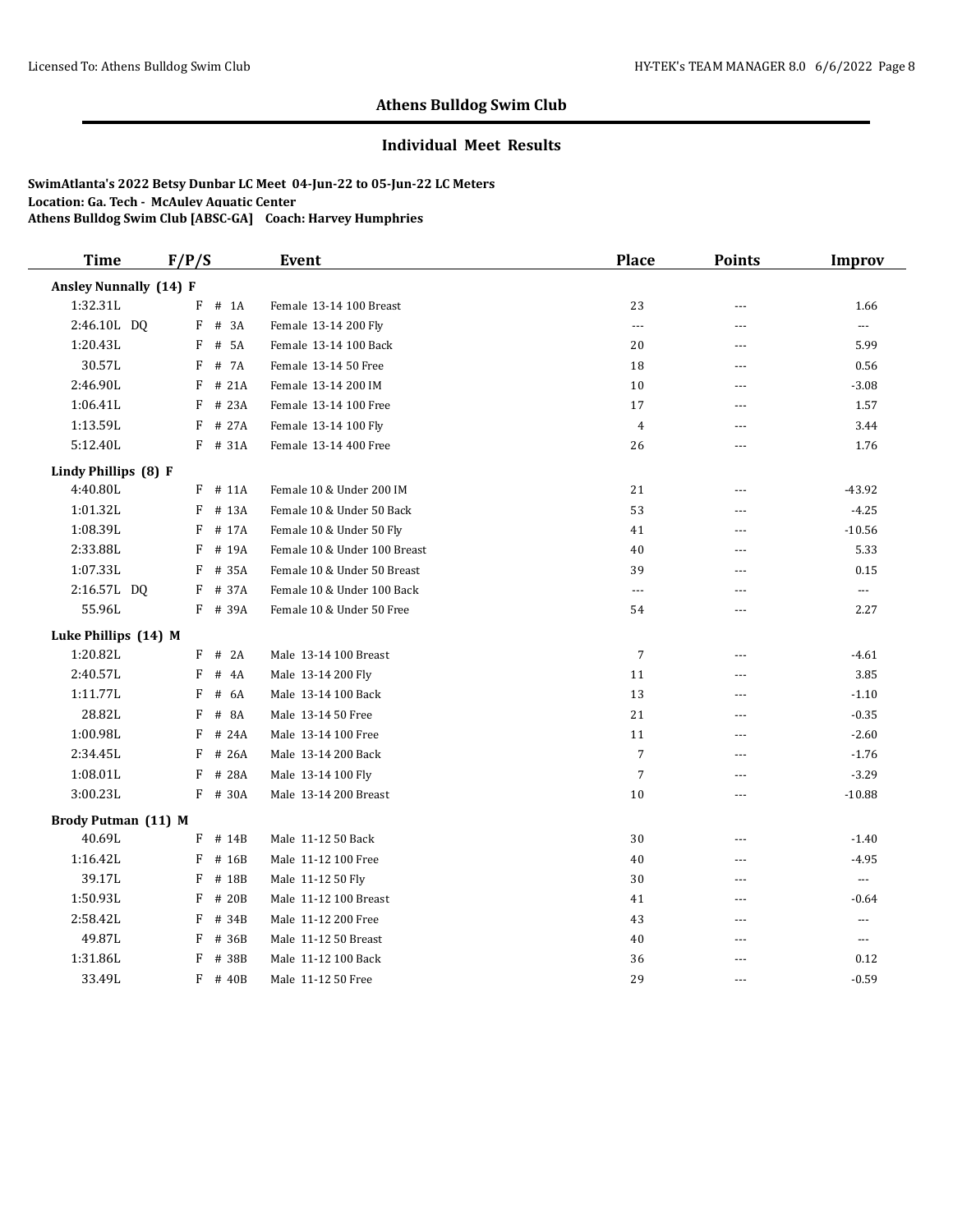#### **Individual Meet Results**

| <b>Time</b>                     | F/P/S |           | Event                       | <b>Place</b>         | <b>Points</b>  | <b>Improv</b>        |
|---------------------------------|-------|-----------|-----------------------------|----------------------|----------------|----------------------|
| Joey Rhine (12) M               |       |           |                             |                      |                |                      |
| 2:42.51L                        |       | $F$ # 12B | Male 11-12 200 IM           | 6                    | $\overline{a}$ | 0.52                 |
| 35.44L                          | F     | # 14B     | Male 11-12 50 Back          | 6                    | ---            | 0.61                 |
| 32.60L                          | F     | # 18B     | Male 11-12 50 Flv           | 2                    | $-$            | $-0.03$              |
| 1:31.25L                        | F     | # 20B     | Male 11-12 100 Breast       | 9                    | $- - -$        | 2.32                 |
| 40.62L                          | F     | # 36B     | Male 11-12 50 Breast        | 7                    | $\sim$ $\sim$  | $-5.13$              |
| 1:17.90L                        | F     | # 38B     | Male 11-12 100 Back         | 7                    | $---$          | 1.81                 |
| 29.88L                          | F     | # 40B     | Male 11-12 50 Free          | 7                    | $- - -$        | $-0.24$              |
| 1:15.55L                        |       | $F$ # 42B | Male 11-12 100 Fly          | 7                    | $---$          | $-1.62$              |
| Janie Ripps (15) F              |       |           |                             |                      |                |                      |
| 1:35.26L                        | F     | $#$ 1B    | Female 15 & Over 100 Breast | 61                   | $---$          | 2.49                 |
| 2:43.21L                        | F     | # 3B      | Female 15 & Over 200 Fly    | 22                   | $---$          | $-1.29$              |
| 1:23.37L                        | F     | # 5B      | Female 15 & Over 100 Back   | 89                   | $-$            | 0.50                 |
| 2:49.42L DQ                     | F     | # 21B     | Female 15 & Over 200 IM     | $\cdots$             | ---            | ---                  |
| 1:13.90L                        | F     | # 27B     | Female 15 & Over 100 Fly    | 48                   | $---$          | $-0.46$              |
| 3:20.20L                        | F     | # 29B     | Female 15 & Over 200 Breast | 28                   | $---$          | $-0.05$              |
| Lynnette Smith (14) F           |       |           |                             |                      |                |                      |
| 1:37.03L                        | F     | # 1A      | Female 13-14 100 Breast     | 41                   | ---            | $-2.95$              |
| 1:24.07L                        | F     | # 5A      | Female 13-14 100 Back       | 42                   | $- - -$        | 2.63                 |
| 33.85L                          | F     | # 7A      | Female 13-14 50 Free        | 78                   | ---            | 0.02                 |
| 3:05.29L                        | F     | # 21A     | Female 13-14 200 IM         | 33                   | ---            | ---                  |
| 1:14.61L                        | F     | # 23A     | Female 13-14 100 Free       | 64                   | ---            | ---                  |
| 1:38.43L                        |       | F # 27A   | Female 13-14 100 Fly        | 38                   | ---            | ---                  |
|                                 |       |           |                             |                      |                |                      |
| Tessa Steger (12) F<br>2:45.83L |       | $F$ # 11B | Female 11-12 200 IM         |                      |                |                      |
| 1:09.16L                        | F     | # 15B     | Female 11-12 100 Free       | 3<br>9               | $\overline{a}$ | ---                  |
| 34.08L                          |       |           |                             |                      | $\cdots$       | ---                  |
|                                 | F     | # 17B     | Female 11-12 50 Fly         | 5                    | ---            | ---                  |
| 1:35.49L                        | F     | # 19B     | Female 11-12 100 Breast     | 8                    | $---$          | 0.90                 |
| 2:26.64L                        | F     | # 33B     | Female 11-12 200 Free       | 6                    | ---            | ---                  |
| 1:22.85L                        | F     | # 37B     | Female 11-12 100 Back       | 12                   | $---$          | 1.48                 |
| 32.22L                          | F     | # 39B     | Female 11-12 50 Free        | 15                   | $---$          | $\cdots$             |
| 1:15.17L                        |       | $F$ # 41B | Female 11-12 100 Fly        | 2                    | ---            | $-0.81$              |
| Kailey Teyner (15) F            |       |           |                             |                      |                |                      |
| 1:35.26L                        | F     | $#$ 1B    | Female 15 & Over 100 Breast | 61                   |                | 9.93                 |
| 1:30.01L                        | F     | # 5B      | Female 15 & Over 100 Back   | 102                  |                | 10.40                |
| 34.22L                          | F     | # 7B      | Female 15 & Over 50 Free    | 128                  | ---            | 4.15                 |
| 6:18.35L DQ                     | F     | # 9B      | Female 15 & Over 400 IM     | $\scriptstyle\cdots$ |                | $\scriptstyle\cdots$ |
| 2:58.25L                        | F     | # 21B     | Female 15 & Over 200 IM     | 63                   | ---            | 15.00                |
| 1:12.56L                        | F     | # 23B     | Female 15 & Over 100 Free   | 109                  | ---            | 6.78                 |
| 3:04.99L                        | F     | # 25B     | Female 15 & Over 200 Back   | 57                   | $---$          | 13.56                |
| 3:13.23L                        |       | F # 29B   | Female 15 & Over 200 Breast | 23                   | $\cdots$       | 15.99                |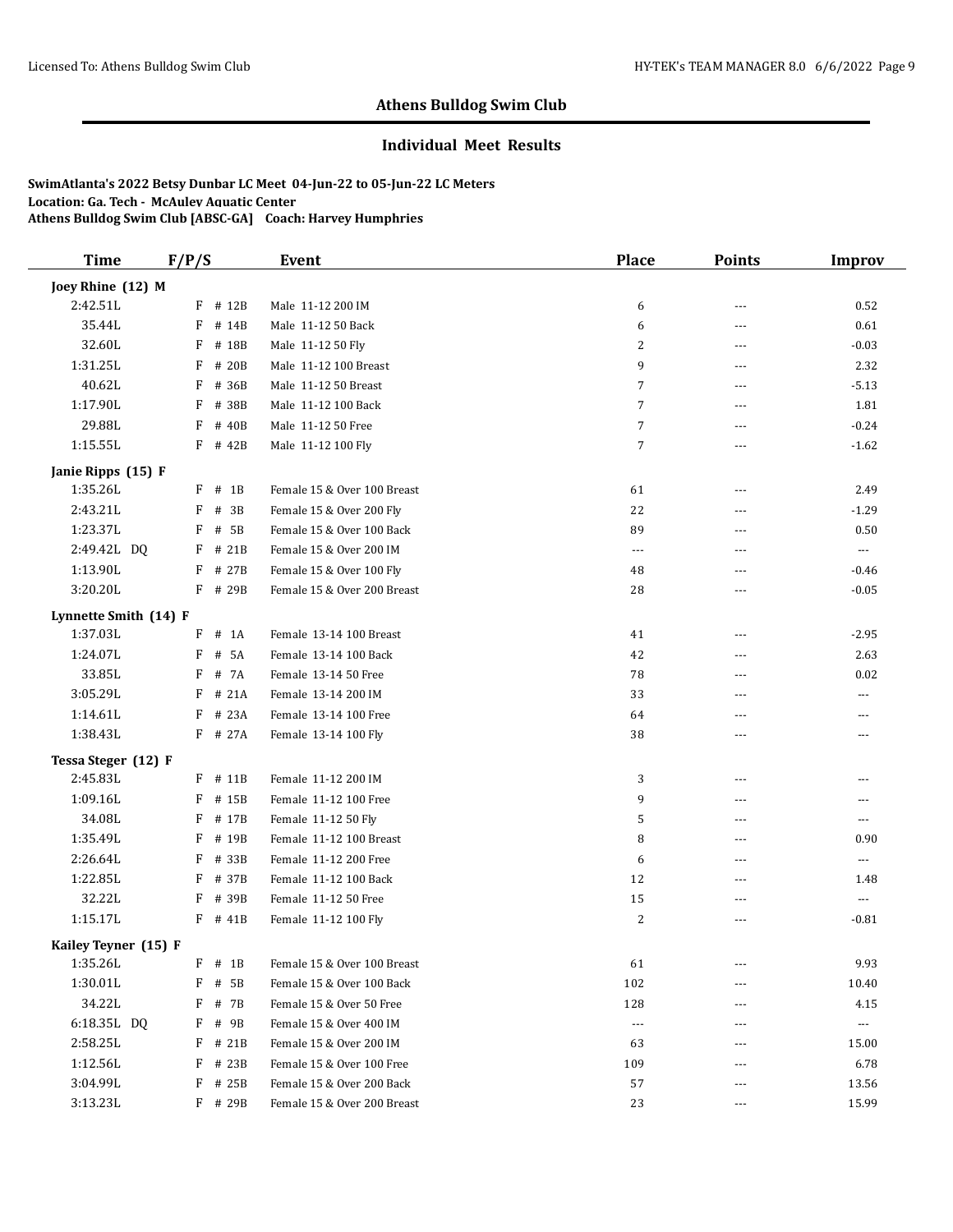#### **Individual Meet Results**

| <b>Time</b>           | F/P/S |            | <b>Event</b>              | <b>Place</b>             | <b>Points</b>  | Improv         |
|-----------------------|-------|------------|---------------------------|--------------------------|----------------|----------------|
| Van Thang (12) M      |       |            |                           |                          |                |                |
| $_{\rm NS}$           | F     | # 12B      | Male 11-12 200 IM         | $- - -$                  | $\overline{a}$ | ---            |
| <b>NS</b>             | F     | # 14B      | Male 11-12 50 Back        | $- - -$                  | $-$            | ---            |
| <b>NS</b>             | F     | # 18B      | Male 11-12 50 Fly         | $\overline{a}$           | ---            | ---            |
| $_{\rm NS}$           |       | F # 20B    | Male 11-12 100 Breast     | $---$                    | $\overline{a}$ | ---            |
| Crow Thorsen (19) M   |       |            |                           |                          |                |                |
| 2:06.17L              | F     | # 4B       | Male 15 & Over 200 Fly    | $\mathbf{1}$             | $\sim$         | $-5.60$        |
| 4:35.82L              | F     | # 10B      | Male 15 & Over 400 IM     | $\mathbf{1}$             | $\sim$         | $-9.19$        |
| 53.74L                | F     | # 24B      | Male 15 & Over 100 Free   | $\mathbf{1}$             | ---            | $-1.89$        |
| 4:09.24L              |       | F # 32B    | Male 15 & Over 400 Free   | $\mathbf{1}$             | $\overline{a}$ | $-1.58$        |
| Torin Trotter (13) M  |       |            |                           |                          |                |                |
| 1:23.71L              | F     | # 2A       | Male 13-14 100 Breast     | 11                       | $\sim$         | $-1.17$        |
| 2:47.94L              | F     | # 4A       | Male 13-14 200 Fly        | 17                       | $-$            | $-7.76$        |
| 1:15.75L              | F     | # 6A       | Male 13-14 100 Back       | 19                       | ---            | 2.06           |
| 27.67L                | F     | # 8A       | Male 13-14 50 Free        | 8                        | $\overline{a}$ | $-0.58$        |
| 59.89L                | F     | # 24A      | Male 13-14 100 Free       | 6                        | $-$            | $-0.90$        |
| 2:42.32L              | F     | # 26A      | Male 13-14 200 Back       | 10                       | ---            | $-5.41$        |
| 1:12.49L              | F     | # 28A      | Male 13-14 100 Fly        | 15                       | $---$          | $-1.40$        |
| 4:48.98L              | F     | # 32A      | Male 13-14 400 Free       | 10                       | ---            | $-7.20$        |
| Benjamen Walker (9) M |       |            |                           |                          |                |                |
| 1:04.49L DQ           |       | F # 14A    | Male 10 & Under 50 Back   | $\overline{\phantom{a}}$ | ---            | $\overline{a}$ |
| 2:23.67L              | F     | # 16A      | Male 10 & Under 100 Free  | 54                       | $\overline{a}$ | $---$          |
| 1:21.75L              | F     | # 18A      | Male 10 & Under 50 Fly    | 40                       | ---            | $\overline{a}$ |
| 1:24.68L DO           | F     | # 36A      | Male 10 & Under 50 Breast | $\overline{a}$           | $\sim$ $\sim$  | ---            |
| 2:30.14L              | F     | # 38A      | Male 10 & Under 100 Back  | 35                       | $---$          | $\overline{a}$ |
| 1:03.77L              | F     | # 40A      | Male 10 & Under 50 Free   | 61                       | $\sim$ $\sim$  | ---            |
| Emi Walker (12) F     |       |            |                           |                          |                |                |
| 48.41L                |       | F # 13B    | Female 11-12 50 Back      | 75                       | $\overline{a}$ | $\overline{a}$ |
| 1:34.27L              | F     | # 15B      | Female 11-12 100 Free     | 84                       | $\overline{a}$ | ---            |
| 1:02.42L              | F     | # 17B      | Female 11-12 50 Fly       | 72                       | $\sim$         | $\overline{a}$ |
| 3:35.13L              | F     | # 33B      | Female 11-12 200 Free     | 64                       | $\sim$         | $\overline{a}$ |
| 1:55.06L              | F     | # 37B      | Female 11-12 100 Back     | 62                       | ---            | ---            |
| 43.61L                |       | F # 39B    | Female 11-12 50 Free      | 81                       | $\sim$         | $\overline{a}$ |
| Jaxson Wallace (14) M |       |            |                           |                          |                |                |
| 1:27.30L              | F     | # 2A       | Male 13-14 100 Breast     | 29                       | $\overline{a}$ | $-1.16$        |
| 1:37.41L              | F     | $\#$<br>6A | Male 13-14 100 Back       | 62                       | ---            | $-1.40$        |
| 36.08L                |       | F # 8A     | Male 13-14 50 Free        | 84                       | $---$          | $---$          |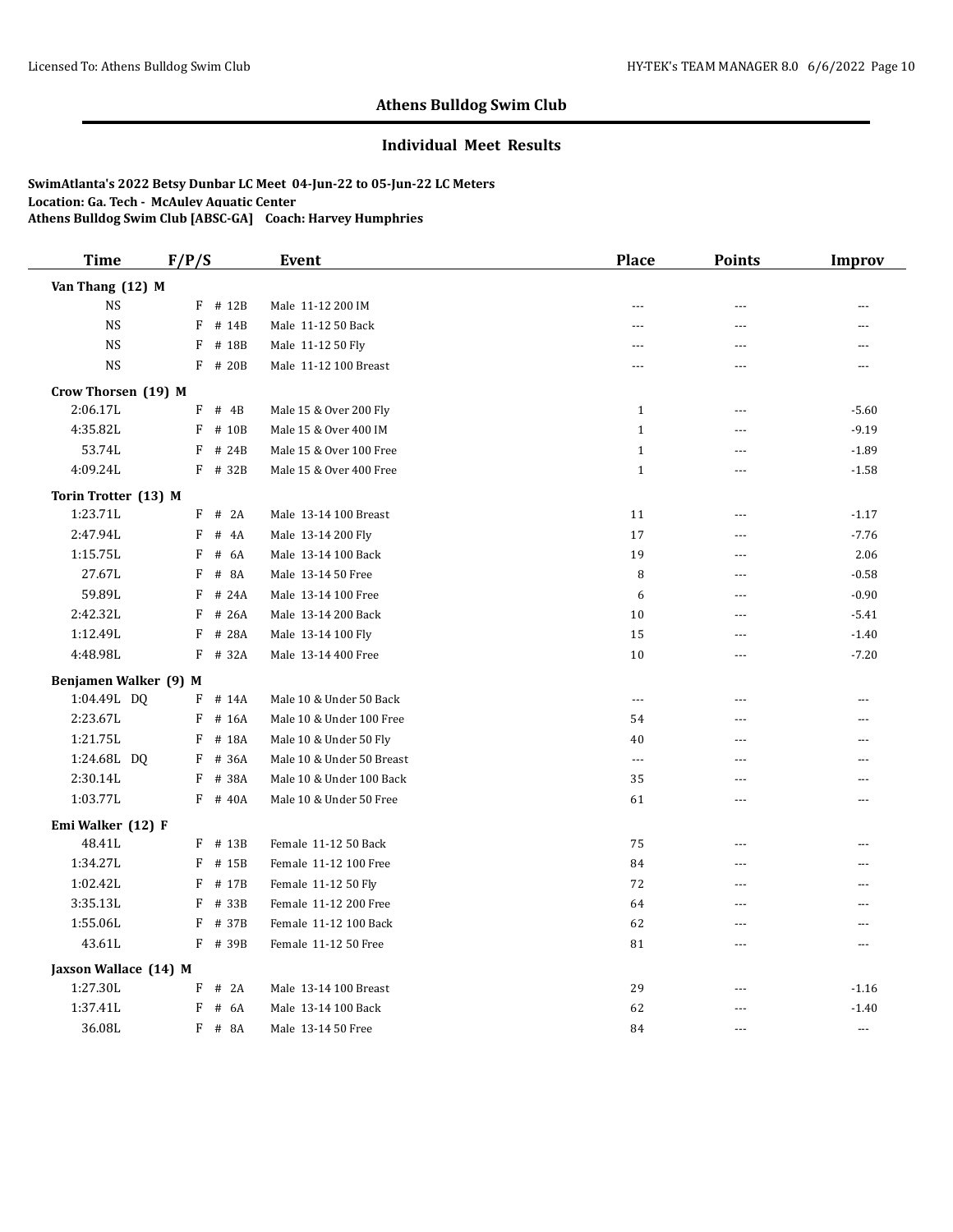#### **Individual Meet Results**

| <b>Time</b>            | F/P/S |           | <b>Event</b>              | <b>Place</b>   | <b>Points</b>  | <b>Improv</b>            |
|------------------------|-------|-----------|---------------------------|----------------|----------------|--------------------------|
| Silas Webb (9) M       |       |           |                           |                |                |                          |
| 50.46L                 | F     | # 14A     | Male 10 & Under 50 Back   | 30             | $-$            | $-0.85$                  |
| 1:58.18L               | F     | # 16A     | Male 10 & Under 100 Free  | 45             | ---            | 14.49                    |
| 1:12.55L               | F     | # 18A     | Male 10 & Under 50 Fly    | 39             | $\overline{a}$ | 3.80                     |
| 4:06.33L DQ            | F     | # 34A     | Male 10 & Under 200 Free  | $\overline{a}$ | $\overline{a}$ | $\overline{\phantom{a}}$ |
| 1:52.99L               | F     | # 38A     | Male 10 & Under 100 Back  | 20             | ---            | $-38.93$                 |
| 47.40L                 |       | $F$ # 40A | Male 10 & Under 50 Free   | 41             | $---$          | 1.76                     |
| David Werner (11) M    |       |           |                           |                |                |                          |
| 2:55.73L               | F     | # 34B     | Male 11-12 200 Free       | 39             | $-$            | $\sim$                   |
| 51.53L                 | F     | # 36B     | Male 11-12 50 Breast      | 44             | ---            | $\scriptstyle\cdots$     |
| 1:33.60L               | F     | # 38B     | Male 11-12 100 Back       | 42             | $\cdots$       | $-3.44$                  |
| 36.68L                 | F     | # 40B     | Male 11-12 50 Free        | 49             | $-$            | $-0.35$                  |
| Nathan Westrick (13) M |       |           |                           |                |                |                          |
| 1:45.47L               | F     | # 2A      | Male 13-14 100 Breast     | 67             | ---            | ---                      |
| 1:43.69L               | F     | # 6A      | Male 13-14 100 Back       | 68             | ---            | ---                      |
| 36.31L                 |       | F # 8A    | Male 13-14 50 Free        | 85             | $---$          | $\cdots$                 |
| James Xiao (17) M      |       |           |                           |                |                |                          |
| <b>NS</b>              | F     | # 6B      | Male 15 & Over 100 Back   | $---$          | $-$            | $\overline{a}$           |
| <b>NS</b>              | F     | # 8B      | Male 15 & Over 50 Free    | $---$          | ---            | ---                      |
| 57.38L                 | F     | # 24B     | Male 15 & Over 100 Free   | 31             | ---            | 1.66                     |
| 1:01.09L               |       | F # 28B   | Male 15 & Over 100 Fly    | 15             | ---            | 1.25                     |
| Ryan Xiao (15) M       |       |           |                           |                |                |                          |
| 1:19.67L               | F     | # 2B      | Male 15 & Over 100 Breast | 53             | $-$            | 0.23                     |
| 1:12.01L               | F     | # 6B      | Male 15 & Over 100 Back   | 53             | ---            | 0.94                     |
| 28.33L                 | F     | # 8B      | Male 15 & Over 50 Free    | 101            | $---$          | $-0.56$                  |
| 2:38.59L               | F     | # 22B     | Male 15 & Over 200 IM     | 64             | ---            | $-0.90$                  |
| 1:03.88L               | F     | # 24B     | Male 15 & Over 100 Free   | 91             | $\overline{a}$ | 0.99                     |
| 2:56.46L               | F     | # 30B     | Male 15 & Over 200 Breast | 24             | $\overline{a}$ | 2.80                     |
| Carson Yeomans (14) F  |       |           |                           |                |                |                          |
| 1:36.10L               |       | $F$ # 1A  | Female 13-14 100 Breast   | 36             | $- - -$        | $-1.33$                  |
| 1:28.40L               | F     | # 5A      | Female 13-14 100 Back     | 66             | ---            | 1.95                     |
| 35.44L                 | F     | # 7A      | Female 13-14 50 Free      | 90             | $\sim$         | 0.20                     |
| 6:44.29L               | F     | # 9A      | Female 13-14 400 IM       | 17             | ---            | $\ldots$                 |
| 3:12.69L               | F     | # 21A     | Female 13-14 200 IM       | 37             | $---$          | $-44.11$                 |
| 1:20.68L               | F     | # 23A     | Female 13-14 100 Free     | 80             | $-$            | 1.67                     |
| 3:14.89L               | F     | # 25A     | Female 13-14 200 Back     | 30             | ---            | 1.49                     |
| 1:40.58L               |       | $F$ # 27A | Female 13-14 100 Fly      | 42             | $- - -$        | $-2.59$                  |